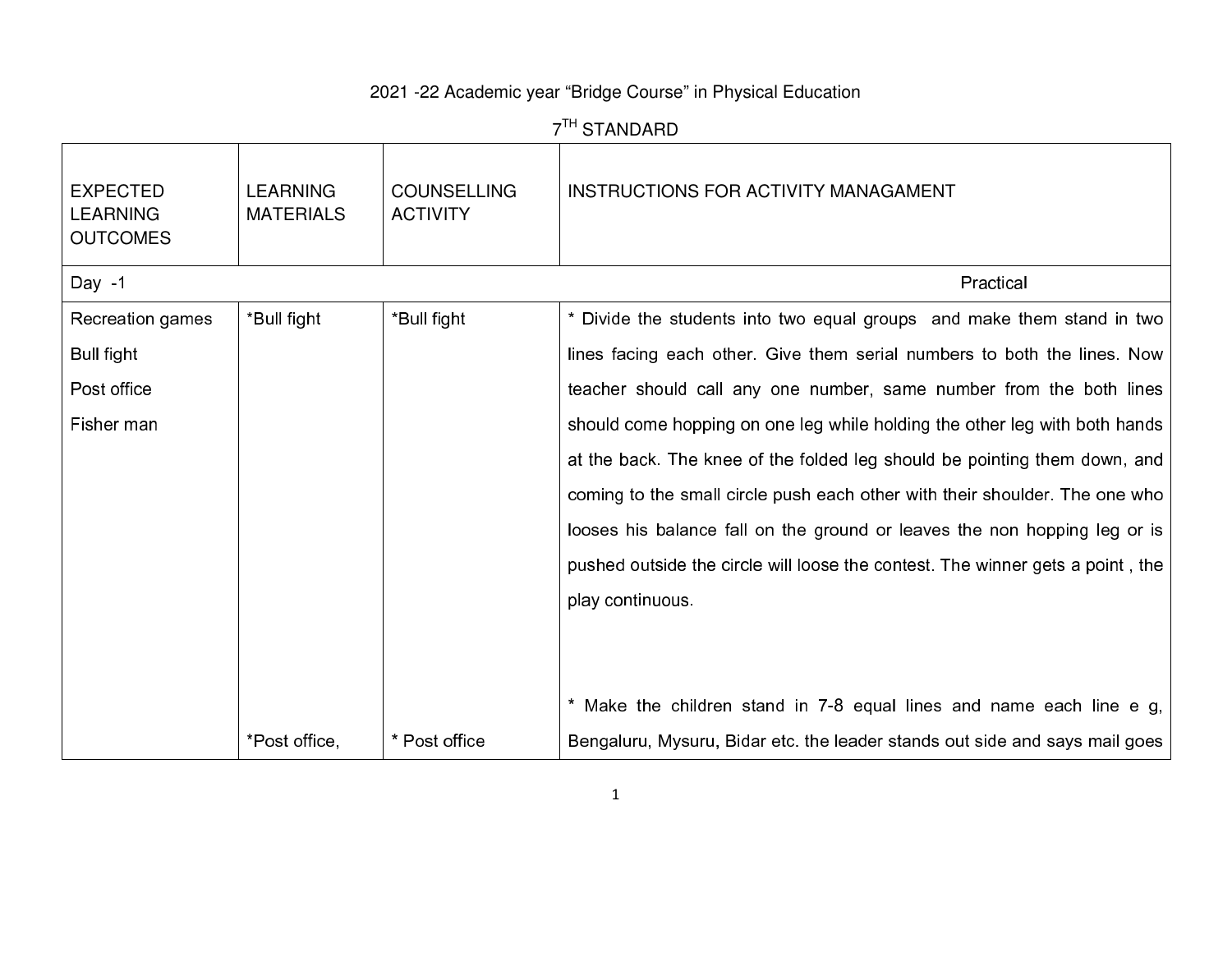| "Fisherman's net<br>*Fisherman's | from Bidar to Bengaluru immediately children named Bidar and Bengaluru<br>get a chance to be the leader.<br>Practical                                                                                                                                                                                             |
|----------------------------------|-------------------------------------------------------------------------------------------------------------------------------------------------------------------------------------------------------------------------------------------------------------------------------------------------------------------|
|                                  | change their place while the leader runs and stand in the vacant places. The                                                                                                                                                                                                                                      |
|                                  | player who does not get the empty place becomes the leader and tells the<br>names of other places. In this way the game continuous everyone should<br>* Draw a circle among the players one should be a fisherman. Remaining<br>tries to catch the fishes inside the circle. The fishes tries to escape anyone is |
|                                  |                                                                                                                                                                                                                                                                                                                   |
|                                  | should be inside the circle when teacher blows the whistle the fisherman<br>caught by the fisherman he/she should hold the hand of fisherman the both                                                                                                                                                             |
|                                  |                                                                                                                                                                                                                                                                                                                   |
|                                  |                                                                                                                                                                                                                                                                                                                   |
|                                  |                                                                                                                                                                                                                                                                                                                   |
|                                  |                                                                                                                                                                                                                                                                                                                   |
|                                  |                                                                                                                                                                                                                                                                                                                   |
|                                  |                                                                                                                                                                                                                                                                                                                   |
|                                  | will tries to capture the other fishes the captured one becomes the fisherman                                                                                                                                                                                                                                     |
|                                  | net. The last two of the net should be the fisherman the fishes can escape                                                                                                                                                                                                                                        |
|                                  | below the net but should not cut the net. The one goes out of the circle will                                                                                                                                                                                                                                     |
|                                  | join the net. The one who remains till the end is the strongest fish and he                                                                                                                                                                                                                                       |
|                                  | has to be rewarded.                                                                                                                                                                                                                                                                                               |
|                                  | Practical                                                                                                                                                                                                                                                                                                         |
| 1.1 Cant.                        | *1.1 Teacher demonstrate to students the skill cant, the raider raids starting                                                                                                                                                                                                                                    |
| 1.2 Toe touch                    | cant continuously from within one's court into opponents court. This is                                                                                                                                                                                                                                           |
|                                  | followed by the students.                                                                                                                                                                                                                                                                                         |
|                                  | 1 Attacking<br>1.1 Cant                                                                                                                                                                                                                                                                                           |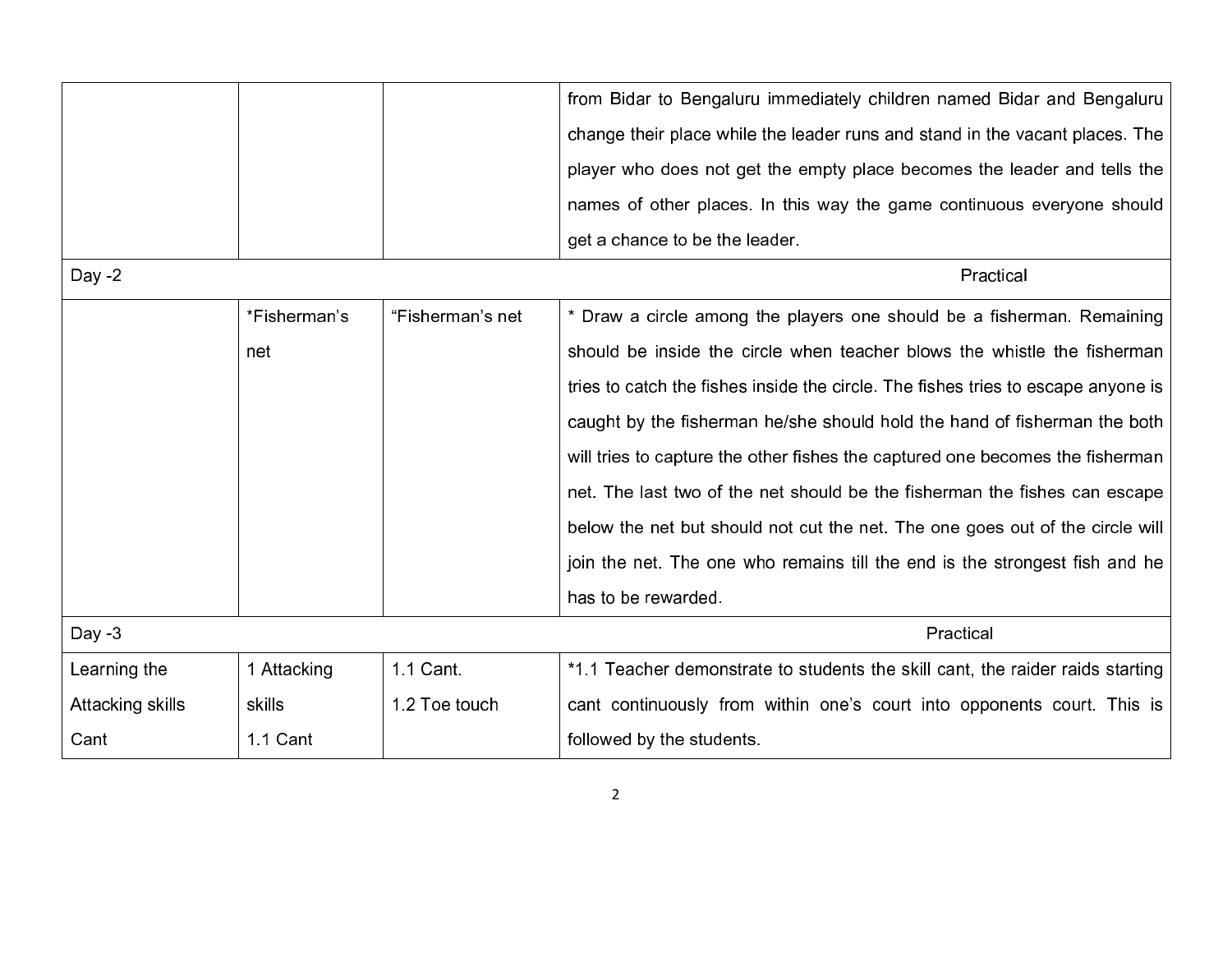| Toe touch        | 1.2 Toe touch. |                | 1.2 Raider should try to reach the foot of defender and touch, while doing      |
|------------------|----------------|----------------|---------------------------------------------------------------------------------|
| in Kabbaddi      |                |                | this, the raider should bend the other knee towards the centre line, this skill |
|                  |                |                | is demonstrated by teacher followed by the students.                            |
| Day -4           |                |                | Practical                                                                       |
| Side kick        | 1.3 Side kick. | 1.3 Side kick. | 1.3 Raider when raids use this skill to touch the defenders. Side kick skill is |
|                  |                |                | demonstrated by the teacher to facilitate students learning.                    |
|                  |                |                | 1.4 When defender follow raider closely to catch, the raider use this skill by  |
| <b>Back kick</b> | 14 Back kick   | 14 Back kick.  | kicking backwards. This skill demonstrate by teacher to facilitate students     |
|                  |                |                | learning.                                                                       |
|                  |                |                |                                                                                 |
|                  |                |                |                                                                                 |
|                  |                |                |                                                                                 |
|                  |                |                |                                                                                 |
|                  |                |                |                                                                                 |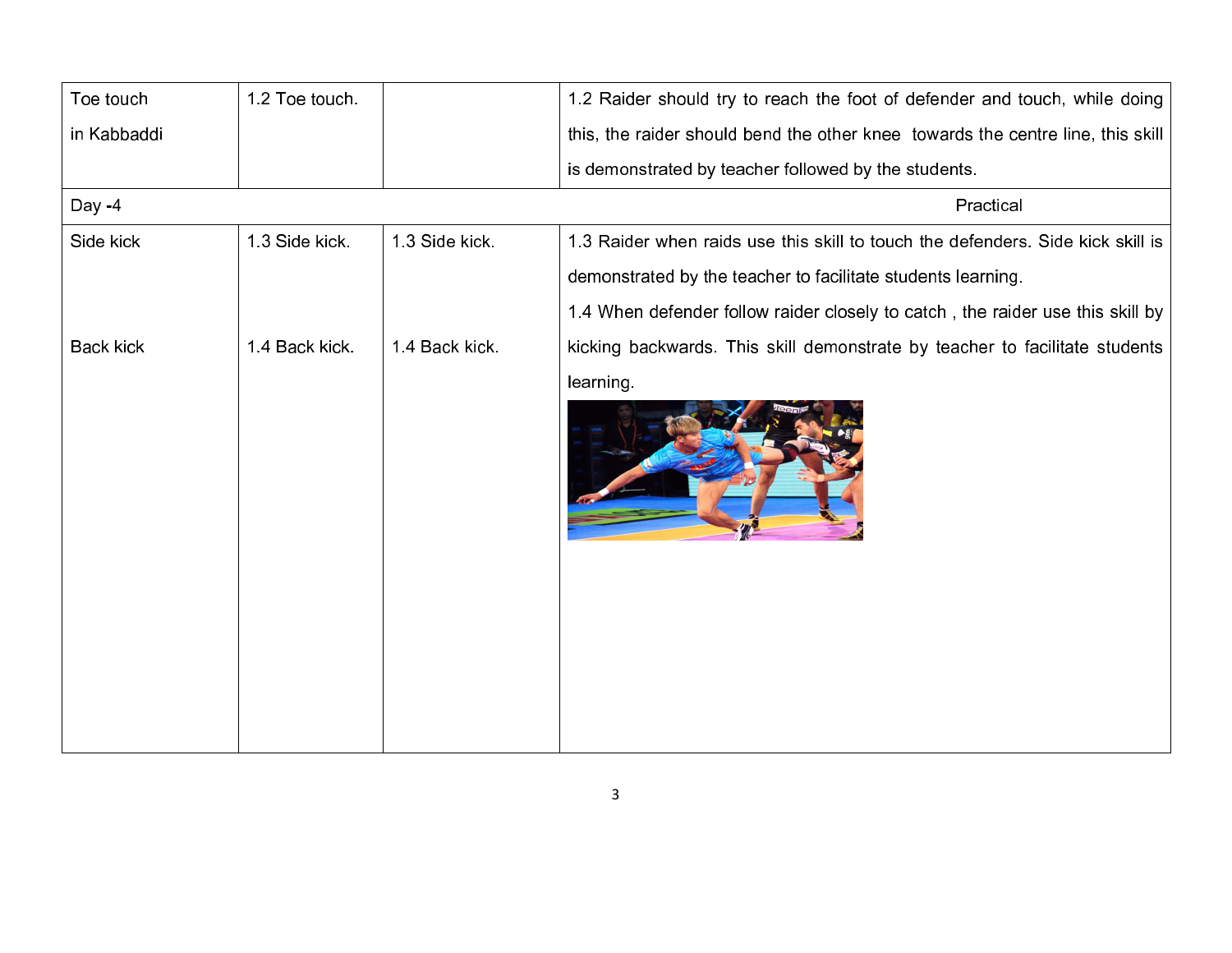| Day - $5$           |                 |                 | Practical                                                                       |
|---------------------|-----------------|-----------------|---------------------------------------------------------------------------------|
| Learning the        | 2.1 Wrist catch | 2.1 Wrist catch | 2.1 When raider exchange his hand while raiding to attack, the defender can     |
| defensive skills in | 2.2 Ankle catch |                 | use this skill by holding his forehand. this skill is demonstrated by the       |
| kabbaddi            |                 | 2.2 Ankle catch | teacher and facilitate students learning.                                       |
| Wrist catch         |                 |                 | 2. When raider tries to touch the toes of the defender, defender can use this   |
| Ankle catch         |                 |                 | skill by holding the attackers ankle, this skill is demonstrated by the teacher |
| Thigh catch         |                 |                 | and facilitate students learning.                                               |
| Stance of players.  |                 |                 |                                                                                 |
| Day $-6$            |                 |                 | Practical                                                                       |
|                     | 2.3 Thigh catch | 2.3 Thigh catch | 2.3 When the raider is standing with legs apart or trying to touch the          |
|                     | 2.4 Stance of   |                 | defender, the defender can use this skill thigh hold, teacher demonstrate the   |
|                     | players         |                 | skill and facilitate students learning.                                         |
|                     |                 | 24 Stance of    | 2.4 This is the system when all 7 players are active in the court, the          |
|                     |                 | players         | defended either stand 2-3-2 or 2-1-2-2 method. This is demonstrated by the      |
|                     |                 |                 | teacher followed by the students.                                               |
|                     |                 |                 |                                                                                 |
|                     |                 |                 |                                                                                 |
|                     |                 |                 |                                                                                 |
|                     |                 |                 |                                                                                 |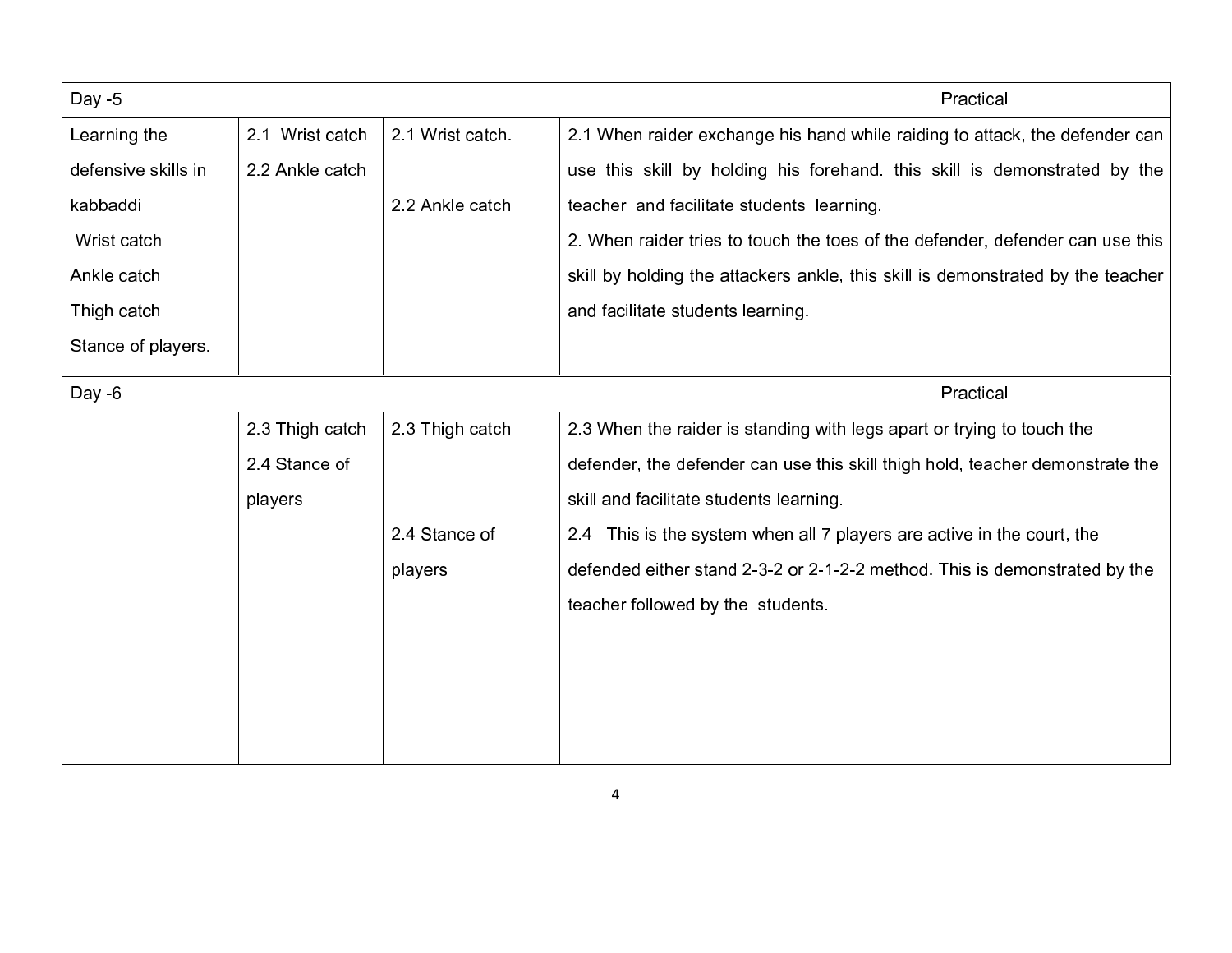| Day -7             |                    |                        | Theory                                                                                                                                                                                                                                                                                                                                                                                                                                                                                                                                                                                                                                                                                                                                                                                                                                                                                                                                                                                                                                                      |  |  |  |  |  |  |  |
|--------------------|--------------------|------------------------|-------------------------------------------------------------------------------------------------------------------------------------------------------------------------------------------------------------------------------------------------------------------------------------------------------------------------------------------------------------------------------------------------------------------------------------------------------------------------------------------------------------------------------------------------------------------------------------------------------------------------------------------------------------------------------------------------------------------------------------------------------------------------------------------------------------------------------------------------------------------------------------------------------------------------------------------------------------------------------------------------------------------------------------------------------------|--|--|--|--|--|--|--|
| *Kho Kho court and | * structure of the | $\bullet$ court        | Teacher draw kho kho court of the black board and ask students to<br>$\bullet$                                                                                                                                                                                                                                                                                                                                                                                                                                                                                                                                                                                                                                                                                                                                                                                                                                                                                                                                                                              |  |  |  |  |  |  |  |
| measurements       | court              |                        | write down in their books.                                                                                                                                                                                                                                                                                                                                                                                                                                                                                                                                                                                                                                                                                                                                                                                                                                                                                                                                                                                                                                  |  |  |  |  |  |  |  |
|                    | * measurements     |                        | 30 mts. (26 mts.)<br>$50$ min.<br>$50$ min.<br>(30 cms.)<br>$[30 \text{ cm} s.]$<br>$(30 \text{ cm})$<br>(30 cms.)<br>(30 cms.)<br>(30 cms.)<br>$(30 \text{ cm})$<br>$(30 \text{ cm})$<br><b>35 cms</b><br>35 cms<br>35 cms<br>1.50 mts.<br>2.50 mts.<br>2.30 mts.<br>2.30 mts.<br>2.30 mts.<br>2.55 m/s.<br>1.50 mls.<br>2.55 mts.<br>2.30 mts.<br>2.30 mts.<br>2.50 mts.<br>1.50 mts<br>1.50 mts<br>[1.50 mts.]<br>1.50 mts.<br>$(2.15$ mts.)<br>$(1.90$ mts.)<br>$(1.90$ mts.)<br>(1.90 mts.)<br>$(1.90$ mts.]<br>$(1.90$ mts.]<br>11.90 mts.<br>(1.90 mts.)<br>$(2.15 \text{ m/s.})$<br>1.50 mts.<br>$(1.50$ mts.]<br>24 mm.<br>$\begin{array}{c c} \hline \mbox{eff} & \mbox{eff} \\ \hline \mbox{eff} & \mbox{eff} \\ \hline \mbox{eff} & \mbox{eff} \\ \hline \end{array}$<br>$\begin{array}{c} 16 \text{ mJ} \\ (14 \text{ mJ}) \end{array}$<br>$\Box$<br>A⊖<br>흞<br>Diameter<br>of Folk<br>9 to 10 cm<br>Entry Zone<br><b>Entry Zone</b><br>$\frac{150 \text{ m/s}}{150 \text{ m/s}}$<br>1 mts<br>27 mts. (23 mts.)<br>All White Line Width = 3 cm |  |  |  |  |  |  |  |
| Day -8             |                    |                        | Theory                                                                                                                                                                                                                                                                                                                                                                                                                                                                                                                                                                                                                                                                                                                                                                                                                                                                                                                                                                                                                                                      |  |  |  |  |  |  |  |
| *Learning kho-kho  | *Kho-kho rules,    | *list of kho-kho rules | *Teacher teach the rules of kho-kho to students and make the students to                                                                                                                                                                                                                                                                                                                                                                                                                                                                                                                                                                                                                                                                                                                                                                                                                                                                                                                                                                                    |  |  |  |  |  |  |  |
| rules and          | *Equipments        | *list of kho-kho       | list out what is learnt.                                                                                                                                                                                                                                                                                                                                                                                                                                                                                                                                                                                                                                                                                                                                                                                                                                                                                                                                                                                                                                    |  |  |  |  |  |  |  |
| equipments         |                    | equipments.            | *Informed about the equipments used in kho-kho by the teacher and make                                                                                                                                                                                                                                                                                                                                                                                                                                                                                                                                                                                                                                                                                                                                                                                                                                                                                                                                                                                      |  |  |  |  |  |  |  |
|                    |                    |                        | students to list out.                                                                                                                                                                                                                                                                                                                                                                                                                                                                                                                                                                                                                                                                                                                                                                                                                                                                                                                                                                                                                                       |  |  |  |  |  |  |  |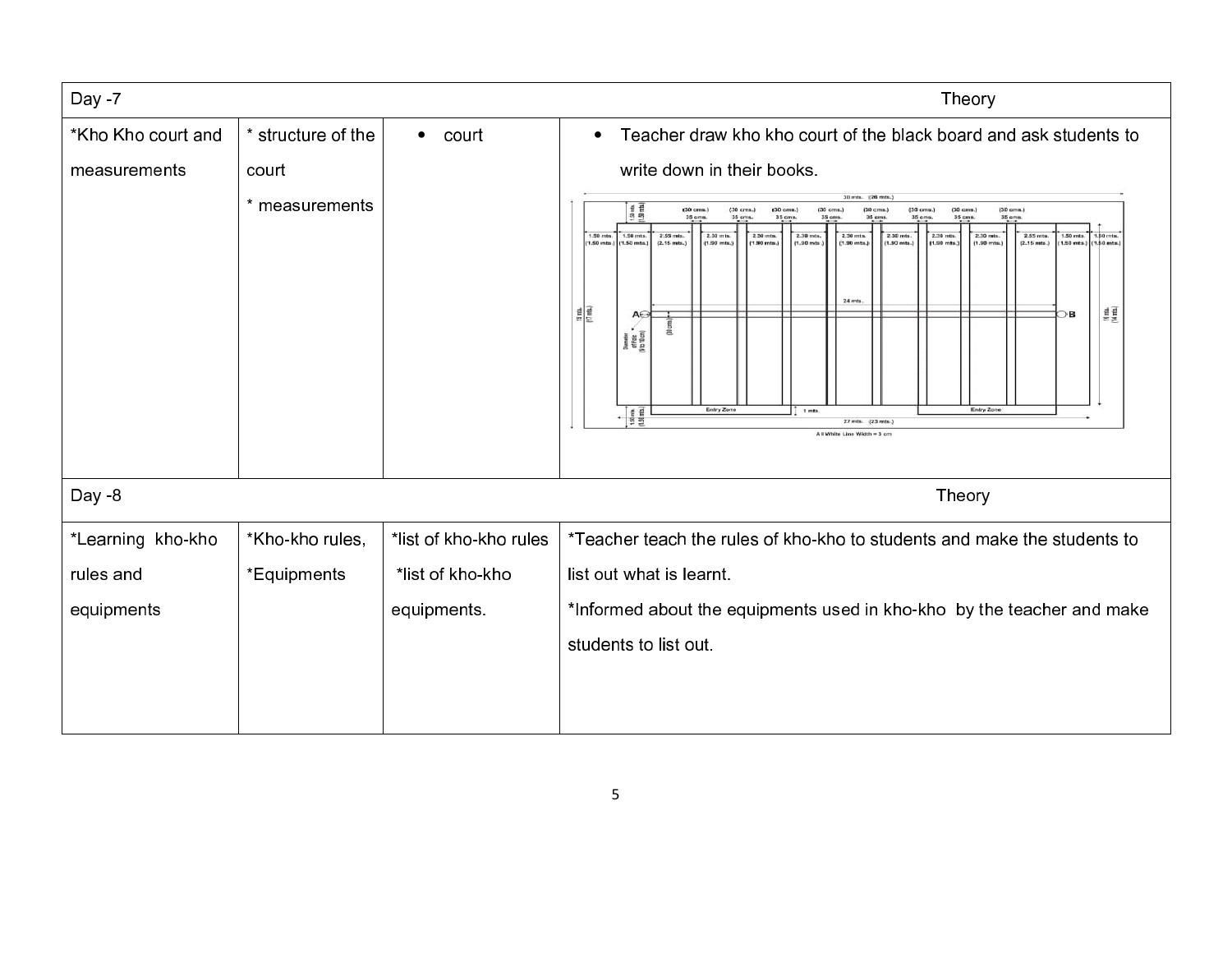| $Day -9$            |                |                      | Practical                                                                     |  |  |  |  |  |  |
|---------------------|----------------|----------------------|-------------------------------------------------------------------------------|--|--|--|--|--|--|
| *Sitting in box     | *Parallel toe  | * Parallel to method | Teacher demonstrate the method parallel toe method and make students          |  |  |  |  |  |  |
| parallel toe method | method         |                      | stand in a line and follow the skill one by one.                              |  |  |  |  |  |  |
| Bullet toe method,  |                |                      |                                                                               |  |  |  |  |  |  |
|                     | *Bullet toe    | * Bullet toe method  |                                                                               |  |  |  |  |  |  |
|                     | method         |                      | In bullet toe method, the chaser sits in his box, the strong leg touching the |  |  |  |  |  |  |
|                     |                |                      | front line of the box and rare leg placed little behind. When teacher blows   |  |  |  |  |  |  |
|                     |                |                      | the whistle the students sit in the box as demonstrated by the teacher one    |  |  |  |  |  |  |
|                     |                |                      | after the other.                                                              |  |  |  |  |  |  |
| Day -10             |                |                      | Practical                                                                     |  |  |  |  |  |  |
| *Proximal type      | *Proximal type | *Proximal type       | Teacher demonstrate proximal method to facilitate students learning           |  |  |  |  |  |  |
| Day -11             |                |                      | Practical                                                                     |  |  |  |  |  |  |
| *Distal type        | *Distal type   | *Distal type         | Teacher demonstrate distal method to facilitate students learning             |  |  |  |  |  |  |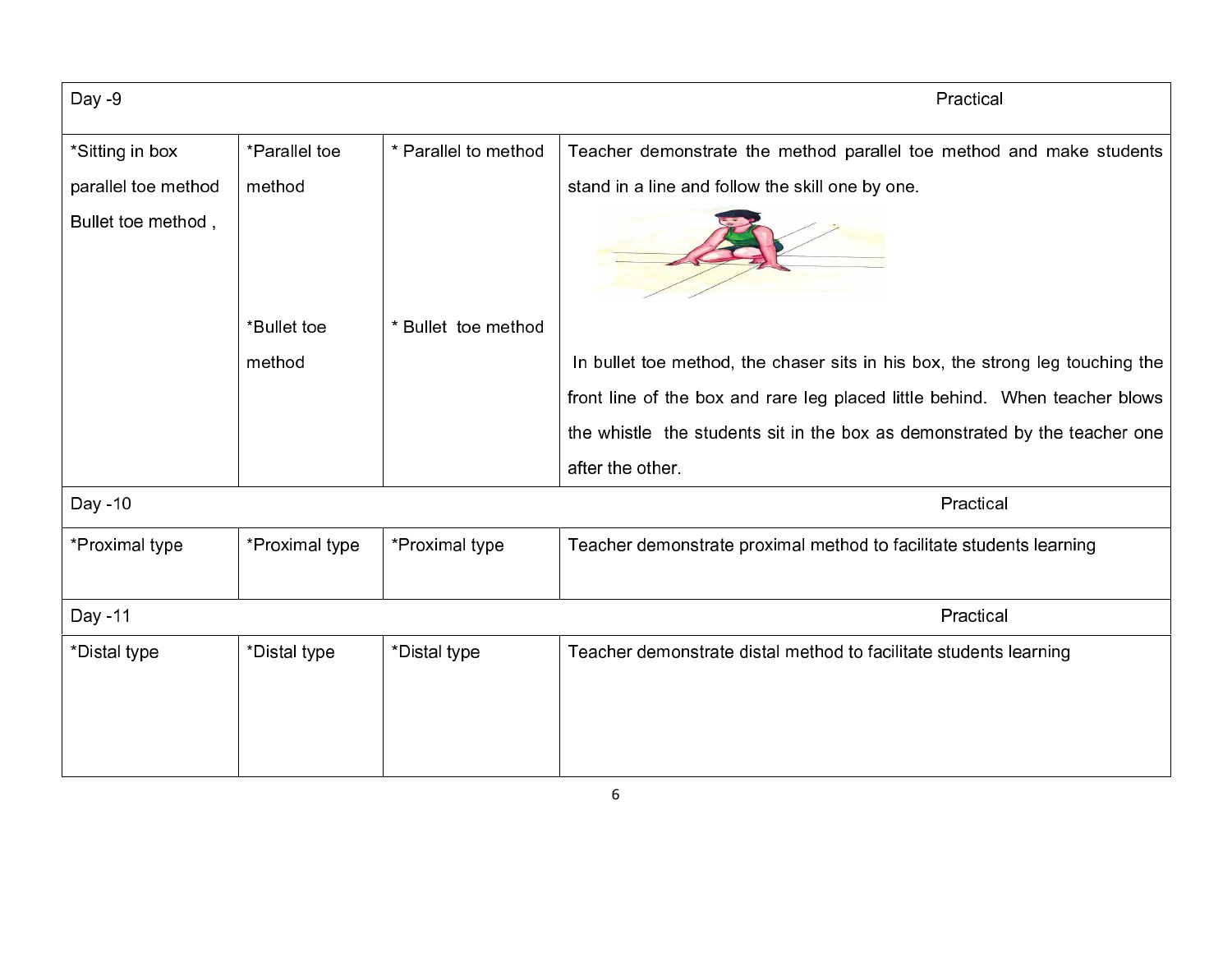| Day -12            |                  |                        | Theory                                                                           |  |  |  |  |  |
|--------------------|------------------|------------------------|----------------------------------------------------------------------------------|--|--|--|--|--|
| *Learning football | *Structure of    | *Structure of football | Teacher draw a football court on the black board and ask the student in their    |  |  |  |  |  |
| court and its      | football court   | court                  | books.                                                                           |  |  |  |  |  |
| measurements       | *Football court  | *Football court        |                                                                                  |  |  |  |  |  |
|                    | measurements     | measurements           |                                                                                  |  |  |  |  |  |
| Day -13            |                  |                        | Theory                                                                           |  |  |  |  |  |
| *Learning rules of | *Foot ball rules | *Foot ball rules       | Teacher explains the rules followed in football and ask the students to list     |  |  |  |  |  |
| football and       | *equipments      | * list out the         | out.                                                                             |  |  |  |  |  |
| equipments         | used in football | equipments used in     | Teacher collect the pictures of equipments related to football game, to          |  |  |  |  |  |
|                    |                  | football               | display in the class to the students to teach. And ask the students to list out. |  |  |  |  |  |
|                    |                  |                        |                                                                                  |  |  |  |  |  |
| Day -14            |                  |                        | Practical                                                                        |  |  |  |  |  |
| Foot ball skills   | *Ball Bribbling. | * Ball dribbling       | Teacher demonstrate the skill, ball dribbling to the students and make them      |  |  |  |  |  |
| Dribbling          |                  |                        | to follow as taught and do necessary correction.                                 |  |  |  |  |  |
| Pass               |                  |                        |                                                                                  |  |  |  |  |  |
| Stopping the ball  |                  |                        |                                                                                  |  |  |  |  |  |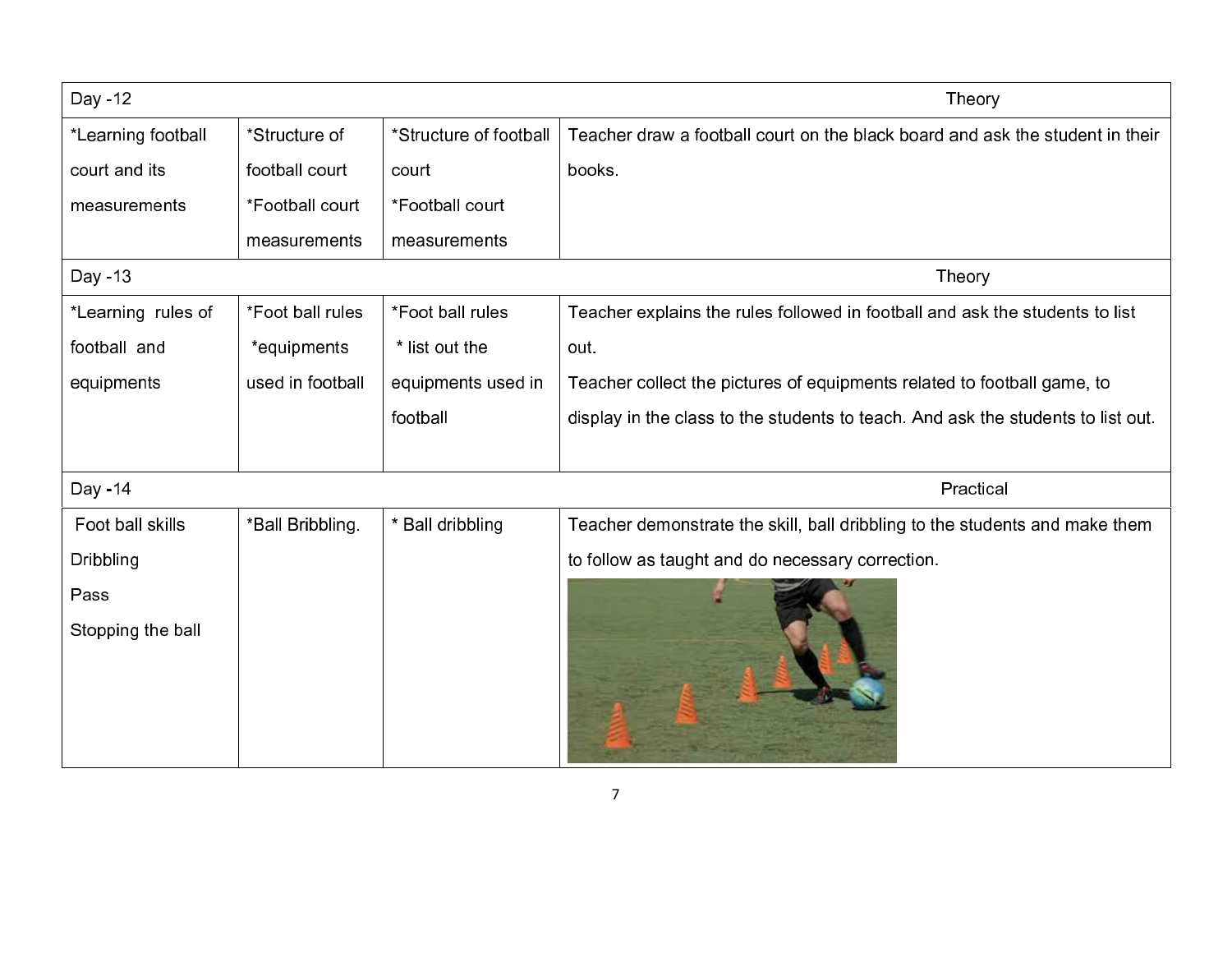| Day -15           |               |                     | Practical                                                                                    |
|-------------------|---------------|---------------------|----------------------------------------------------------------------------------------------|
|                   | *Passing ball | *Passing ball       | Demonstrating the skill, passing the ball by the teacher to facilitate students<br>learning. |
| Day -16           |               |                     | Practical                                                                                    |
|                   | *Stopping the | *Stopping the ball. | Demonstrating the skill, passing the ball by the teacher to facilitate students              |
|                   | ball.         |                     | learning.                                                                                    |
|                   |               |                     |                                                                                              |
| Day -17           |               |                     | Practical                                                                                    |
| Yogasanas         | Tadasana.     | *Tadasana           | * Teacher demonstrate the suggested asanas and make the students to                          |
| Tadasana          |               |                     | follow and practice                                                                          |
| Uthkatasana       |               |                     |                                                                                              |
| Ardhachakrasana   |               |                     |                                                                                              |
| parashvachakrasan |               |                     |                                                                                              |
| a                 |               |                     |                                                                                              |
|                   |               |                     |                                                                                              |
|                   |               |                     |                                                                                              |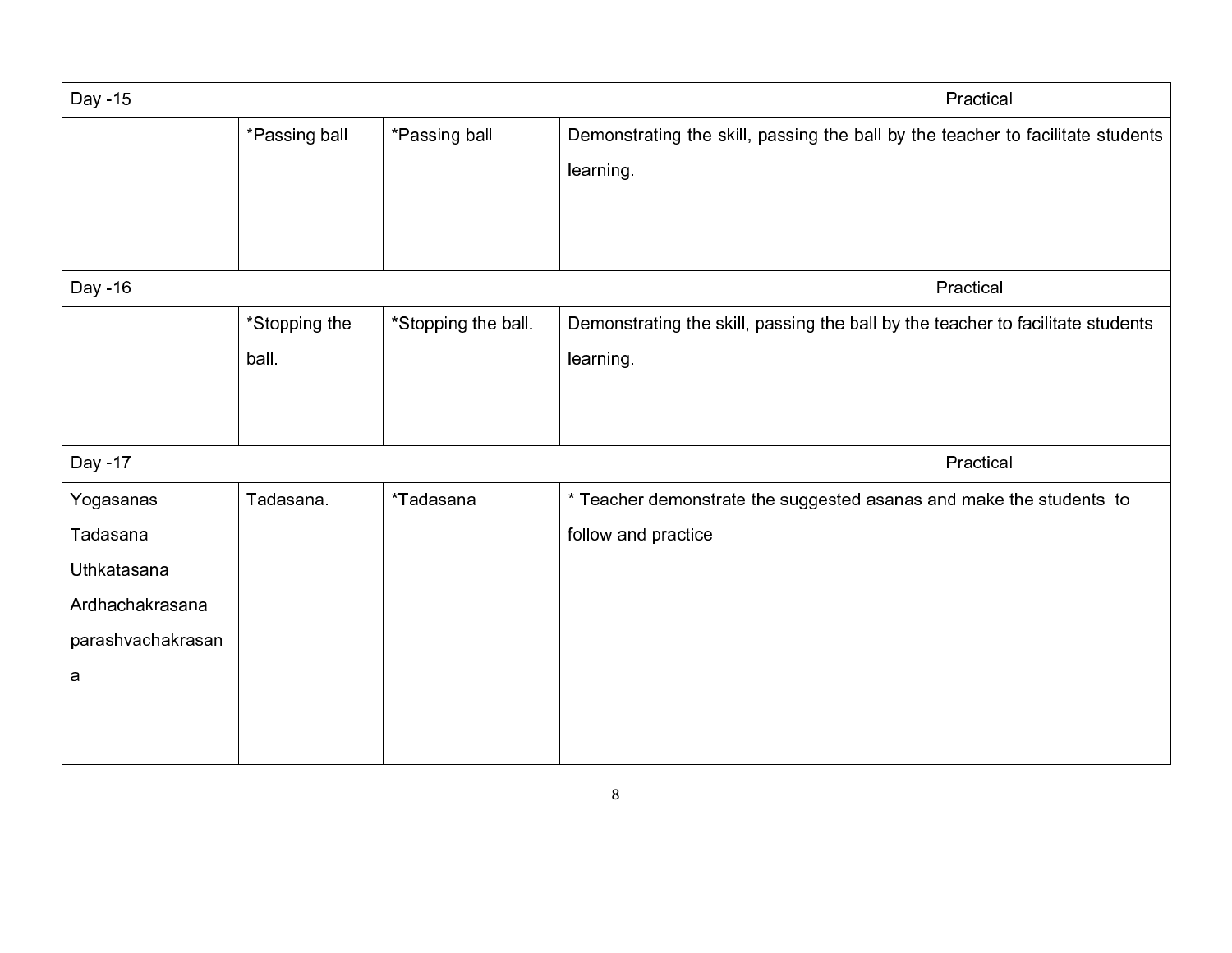| Day -18 |                |                  | Practical                                                                                                                            |  |  |  |  |  |
|---------|----------------|------------------|--------------------------------------------------------------------------------------------------------------------------------------|--|--|--|--|--|
|         | Uthkatasana    | Uthkatasana      | By a help of a student teacher demonstrate the asana and ask the rest of<br>the students to obseve him doing and follow to practice. |  |  |  |  |  |
|         |                |                  |                                                                                                                                      |  |  |  |  |  |
| Day -19 |                |                  | Practical                                                                                                                            |  |  |  |  |  |
|         | ardhachakrasan | *ardhachakrasana | *Teacher demonstrate the asana to facilitate students learning.                                                                      |  |  |  |  |  |
|         | $\mathbf a$    |                  |                                                                                                                                      |  |  |  |  |  |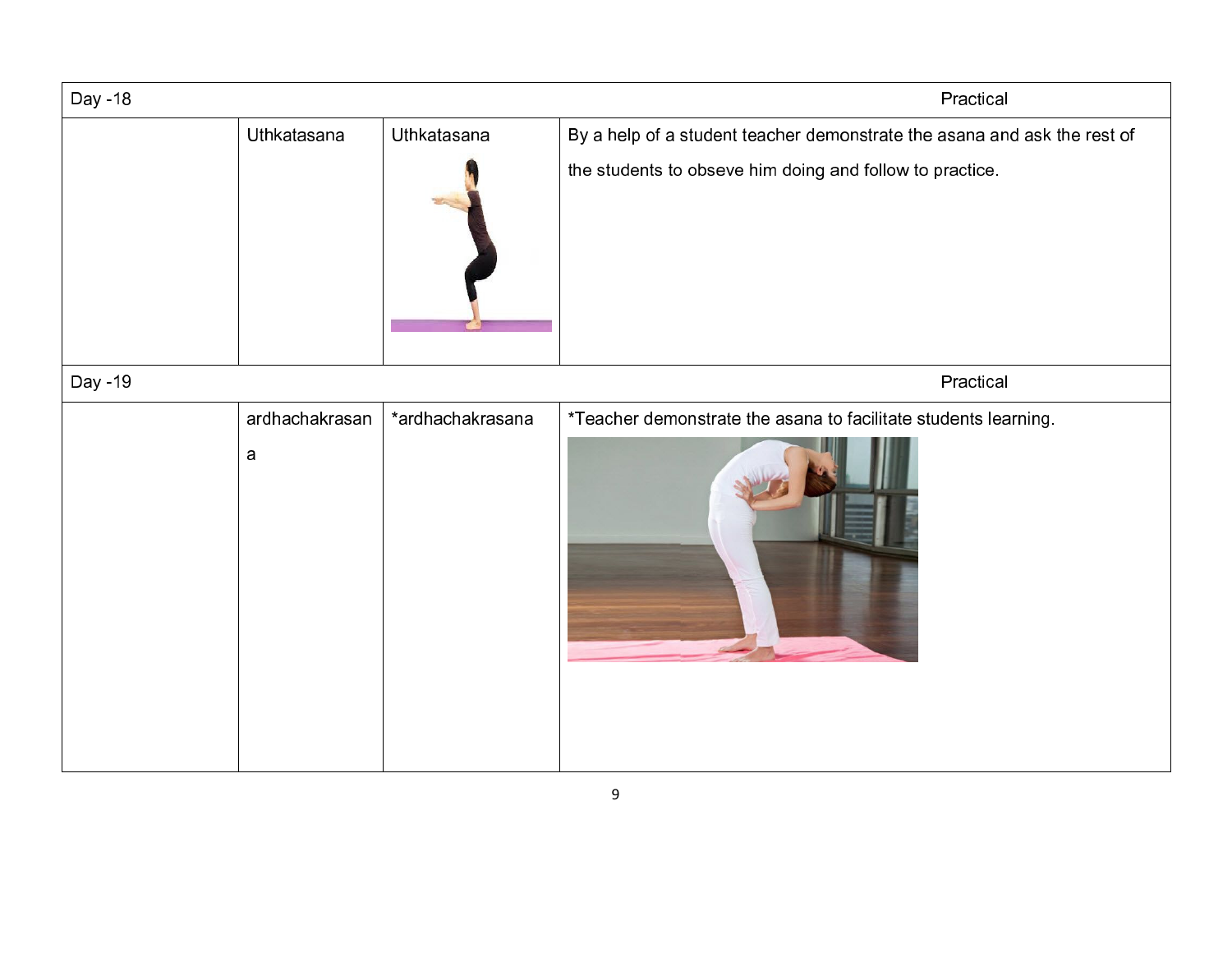| Day -20                                                                         |                |                   | Practical                                                                    |
|---------------------------------------------------------------------------------|----------------|-------------------|------------------------------------------------------------------------------|
|                                                                                 | Parshvachakras | Parahvachakrasana | By a help of a student teacher demonstrate the asana and ask the rest of     |
|                                                                                 | ana            |                   | the students to observe him doing and follow to practice.                    |
| Day -21                                                                         |                |                   | Theory                                                                       |
| Students learning<br>personnel safety on<br>road,<br>school and<br>play ground. | *Safety rules  | * Safety rules    | Learning rules followed for safety on road by the students and listing them. |
| Day - 22                                                                        |                |                   | Theory                                                                       |
|                                                                                 | *Safety in     | *Safety in school | Teacher teach the students about the safety measurements that has to be      |
|                                                                                 | school         | *Safety in        | followed by students in school and playground and make students list out     |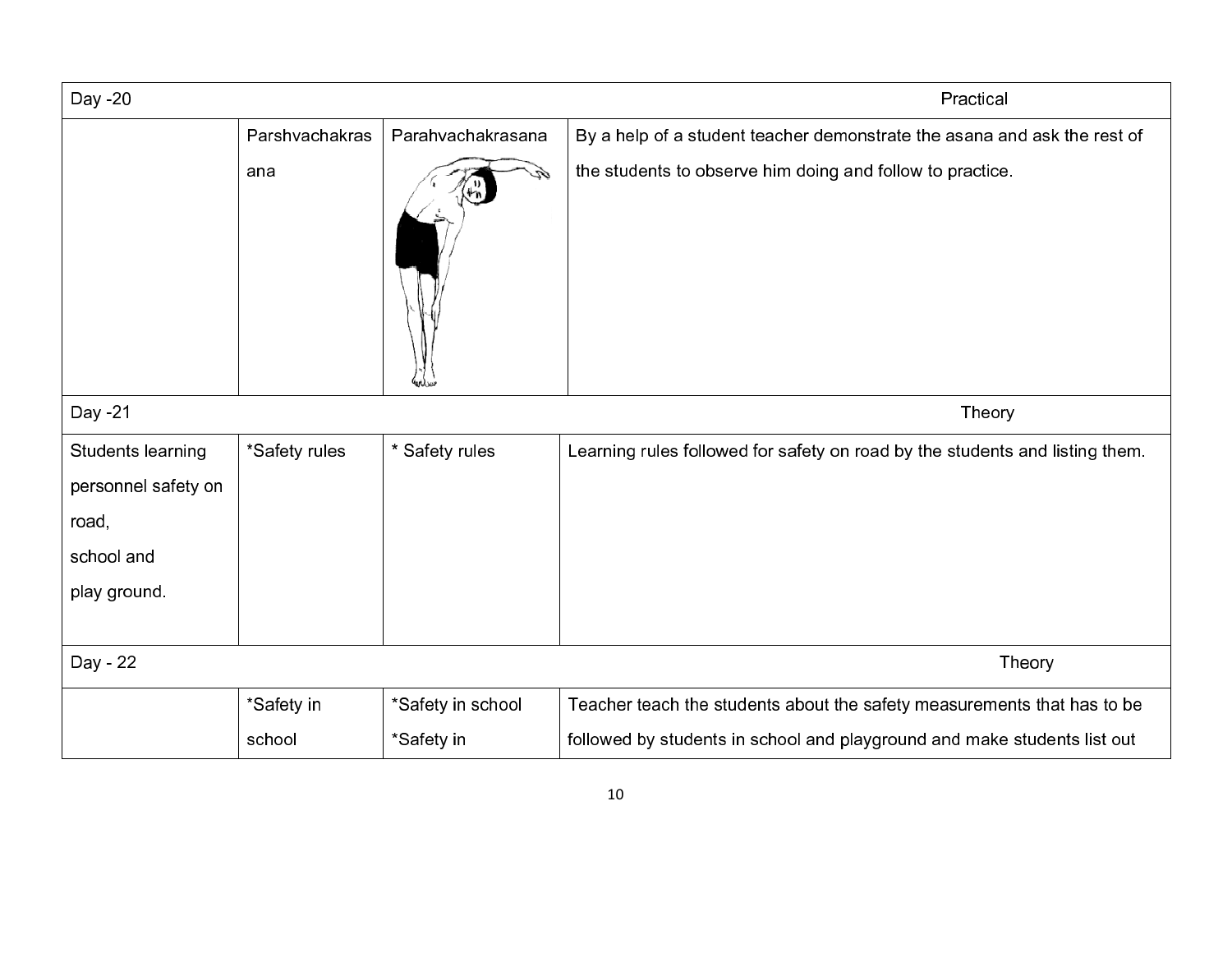|                       | *Safety in      | playground       | and follow in there daily routine.                                      |
|-----------------------|-----------------|------------------|-------------------------------------------------------------------------|
|                       | playground      |                  |                                                                         |
|                       |                 |                  |                                                                         |
| Day - 23              |                 |                  | Theory                                                                  |
|                       | *Safety at home | * Safety at home | Teacher teach the students about the safety measurements that has to be |
|                       |                 |                  | followed by students at home and make students list out and follow      |
| Day -24               |                 |                  | Practical                                                               |
| Initial positions and | *Namaskarasana  | Doing            | Teacher demonstrate suryanamaskarasana followed by the students.        |
| steps of              | *Urdhwasana     | suryanamaskara   |                                                                         |
| Suryanamaskara        | *Hastha         |                  |                                                                         |
|                       | padasana        |                  |                                                                         |
| Day -25               |                 |                  | Practical                                                               |
| Initial positions and | *Eka pada       | Surya Namaskar   | Teacher demonstrate the asanas of suryanamaskara followed by the        |
| steps of              | prasaranasana   |                  | students.                                                               |
| Suryanamaskara        | * Dwi pada      |                  |                                                                         |
|                       | prasaranasana   |                  |                                                                         |
|                       | $\star$         |                  |                                                                         |
|                       | bhudharasana    |                  |                                                                         |
|                       |                 |                  |                                                                         |
|                       |                 |                  |                                                                         |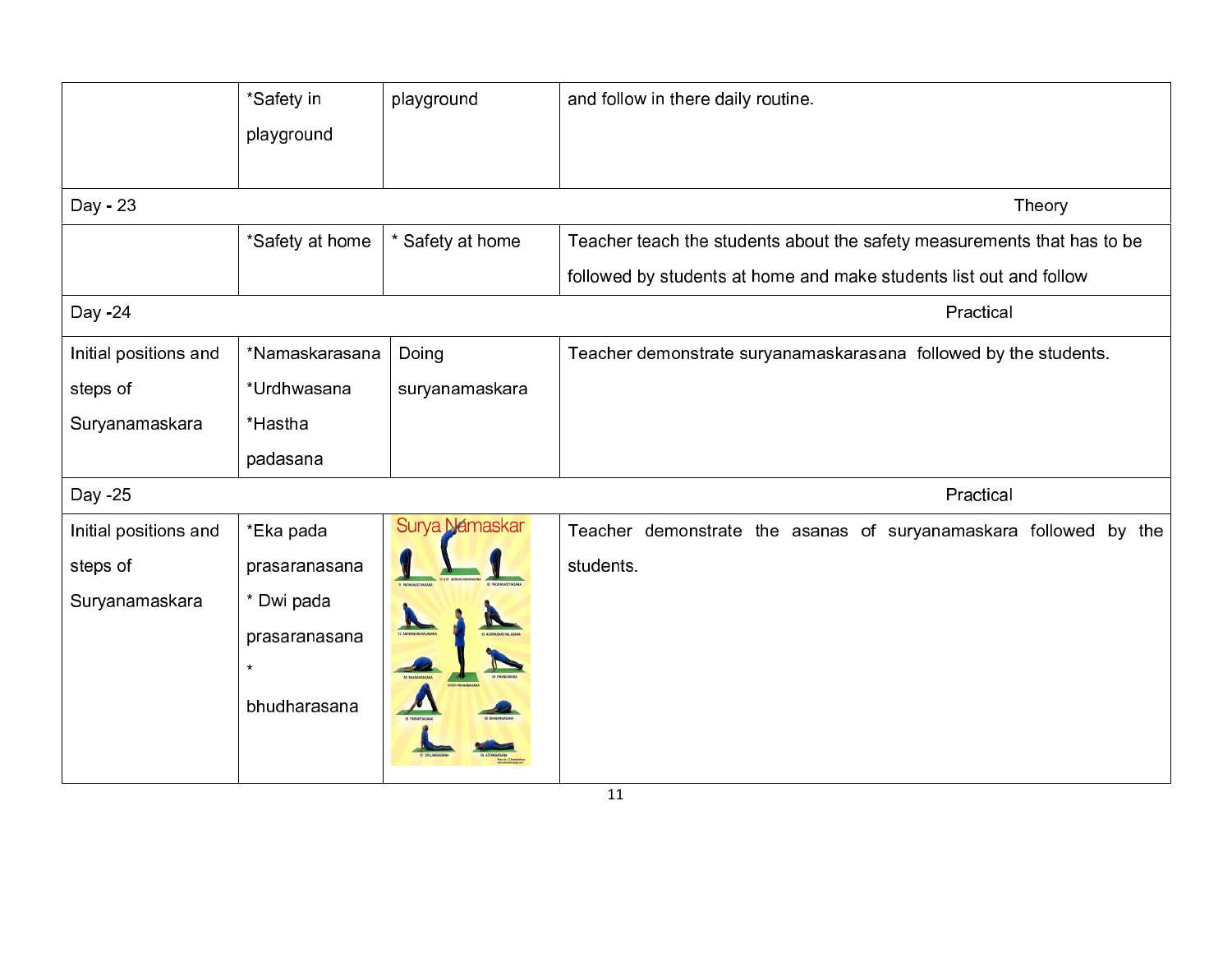| Day -26              |                |                     |                   |  |  | Practical                                                                      |  |  |
|----------------------|----------------|---------------------|-------------------|--|--|--------------------------------------------------------------------------------|--|--|
|                      | *Sashatanga    | Asanas of           |                   |  |  | Teacher demonstrate the asanas of suryanamaskara followed by the               |  |  |
|                      | pranipatasana  | suryanamaskara      | students.         |  |  |                                                                                |  |  |
|                      | *Bhujangasana  |                     |                   |  |  |                                                                                |  |  |
|                      | *Bhudarasana   |                     |                   |  |  |                                                                                |  |  |
|                      |                |                     |                   |  |  |                                                                                |  |  |
| Day -27              |                |                     |                   |  |  | Practical                                                                      |  |  |
|                      | *Eka pada      | Surya namaskara     |                   |  |  | Teacher demonstrate the asanas of suryanamaskara followed by the               |  |  |
|                      | prasranasana   |                     | students.         |  |  |                                                                                |  |  |
|                      | *hasthapadasan |                     |                   |  |  |                                                                                |  |  |
|                      | a              |                     |                   |  |  |                                                                                |  |  |
|                      | $\star$        |                     |                   |  |  |                                                                                |  |  |
|                      | Namaksarasana  |                     |                   |  |  |                                                                                |  |  |
| Day -28              |                |                     |                   |  |  | Theory                                                                         |  |  |
| Importance of health | Importance of  | List out importance |                   |  |  | Teacher facilitate the students with important components to follow in life to |  |  |
| and personnel        | health         | of health           | gain good health. |  |  |                                                                                |  |  |
| hygiene              |                |                     |                   |  |  |                                                                                |  |  |
|                      |                |                     |                   |  |  |                                                                                |  |  |
|                      |                |                     |                   |  |  |                                                                                |  |  |